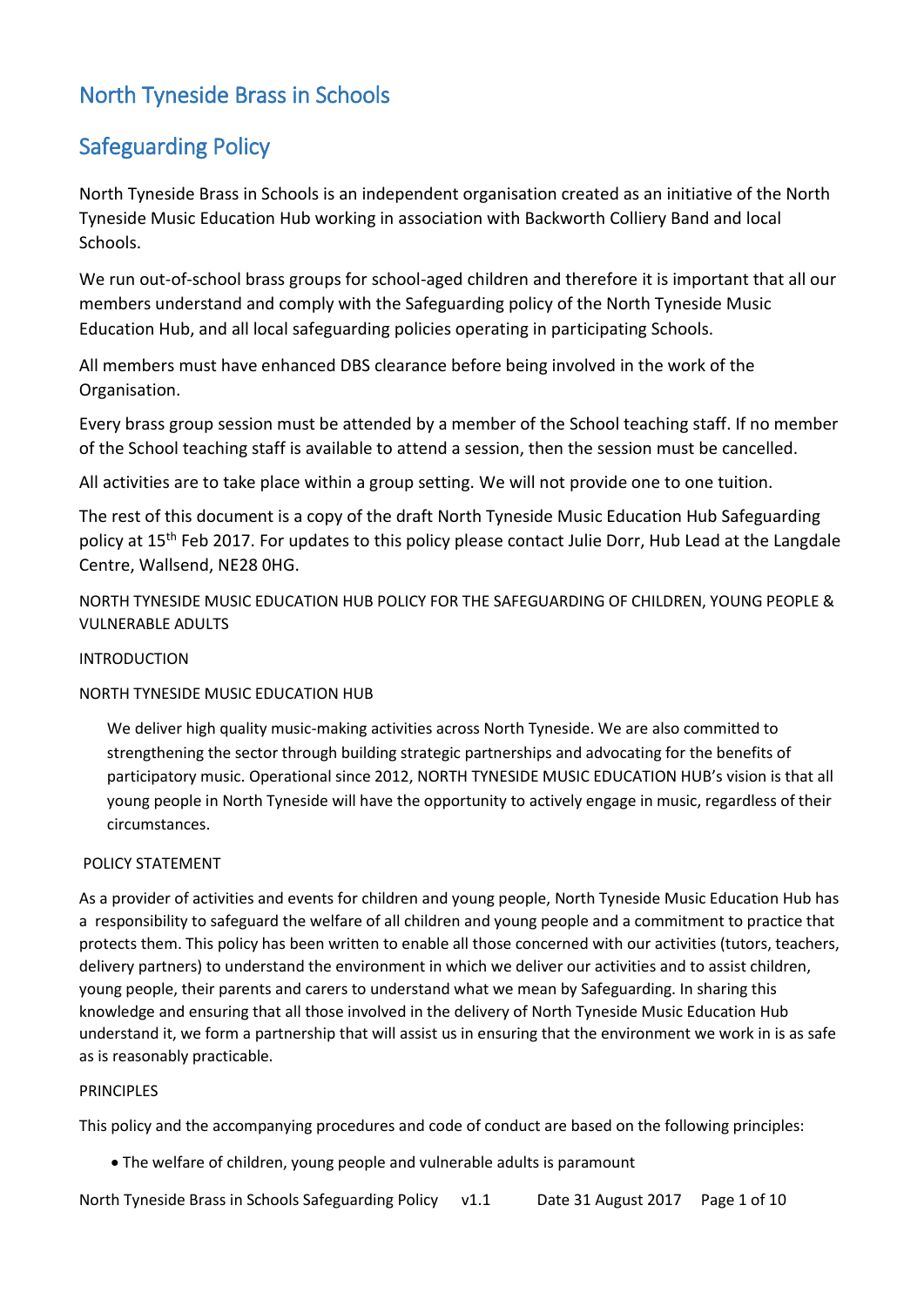All children, young people and vulnerable adults, whatever their age, culture, disability, gender, language, racial origin, religious belief or sexual orientation have the right to protection from abuse

 All suspicions and allegations of abuse should be taken seriously and responded to swiftly and appropriately.

 All suspicions of on-line bullying or references to abuse on social media sites should be taken seriously and responded to swiftly and appropriately.

Staff and artists should be clear on how to respond appropriately.

 A protective culture puts children's interests first. Children must feel confident that if they have concerns someone will listen and take them seriously.

## TO WHOM DOES THIS POLICY APPLY

This policy relates to all children and young people under the age of 25 and members of any vulnerable groups who are identified to North Tyneside Music Education Hub. In recognising the differing needs of vulnerable children and young people North Tyneside Music Education Hub seeks to meet specific needs identified to us by parents/guardians/carers/support workers/teachers. This policy and the procedures set out in our Safeguarding procedures apply to all staff, including senior managers and Board of Trustees, paid staff, volunteers and sessional workers, agency staff, students or anyone working on behalf of North Tyneside Music Education Hub

## THE ENVIRONMENT WE WORK IN

North Tyneside Music Education Hub projects, workshops and events can take place in either a formal or informal, educational or non-educational setting. All North Tyneside Music Education Hub events take place in venues that provide a safe and open environment for children and young people. Appropriate risk assessments are carried out in the planning stage of each activity and risks monitored throughout the activity's duration. All social media sites that North Tyneside Music Education Hub participates in will be thoroughly monitored with no images or videos uploaded without permission from the school and the parent or guardian.

## PERSONNEL

All tutors and delivery partners engaged with North Tyneside Music Education Hub hold an enhanced DBS disclosure.

## REVIEW

This policy be reviewed annually. This policy and the accompanying procedures are underpinned by the following legislation: ......................... They fit with the basic principles outlined in the North Tyneside Music Education Hub and North Tyneside Council guidance for the Safeguarding of Children, Young People and Vulnerable Adults. These procedures apply to all those who work for North Tyneside Music Education Hub, in paid or unpaid roles, and are intended to ensure that all North Tyneside Music Education Hub are conducted in safe, secure environments and that there will be a fast, appropriate and effective response for dealing with concerns about the safety and welfare of children and young people with whom we work.

## DBS Policy

All tutor and delivery partners engaged with North Tyneside Music Education Hub must hold an enhanced DBS Disclosure specific to North Tyneside. This is held on a central register and circulated to schools on a weekly basis.

North Tyneside Brass in Schools Safeguarding Policy v1.1 Date 31 August 2017 Page 2 of 10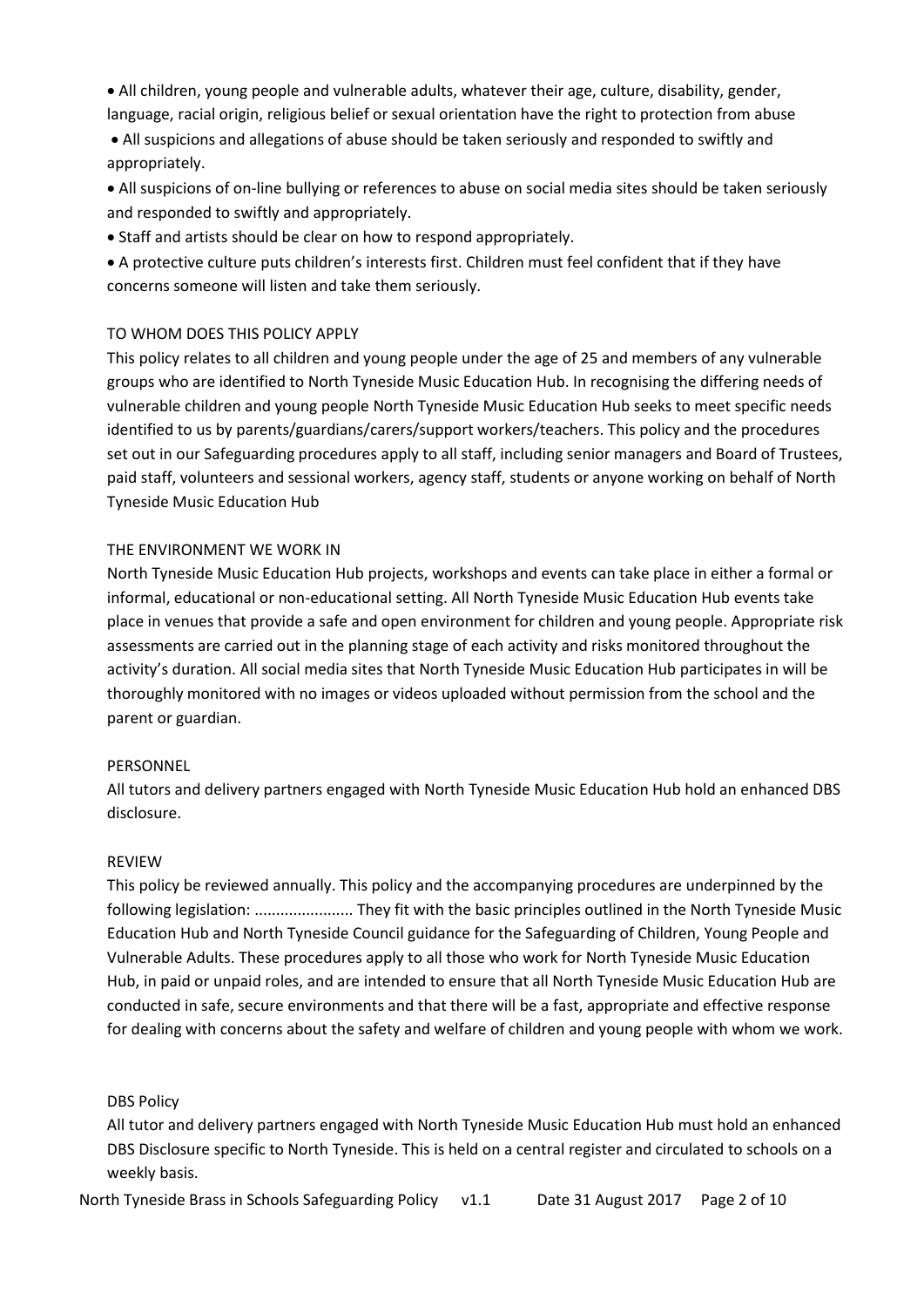#### Social Media Policy

North Tyneside Music Education Hub to promote the accomplishments of the young people we work with through our use of social media, presenting young people in a positive manner. North Tyneside Music Education Hub uses social media to promote the work on the Hub and the stakeholders within. We engage through Facebook, Twitter, the North Tyneside Music Education Hub website. Through the use of social media North Tyneside Music Education Hub to improve its brand recognition and advocate and promote the schools and young people within the North Tyneside Music Education Hub. North Tyneside Music Education Hub will not post an image or video without the express consent of the school, young person and their guardian. If a mistake is made the image will be removed as soon as possible. North Tyneside Music Education Hub will avoid using the first and last name of individuals in a photograph. This reduces the risk of inappropriate, unsolicited attention from people outside school or other partner organisations. (If an individual is named, we will avoid using their photograph; if a photograph is used, we will avoid naming the individual). We will consider using group photos rather than photos of individual children, especially when individuals can be clearly identified through school motifs on clothing. We will ensure that the image file is appropriately named; we will not use individuals' names in image file names or ALT tags if published on the web. We will only use images of individuals in suitable dress to reduce the risk of inappropriate use. All individuals that work with North Tyneside Music Education Hub and North Tyneside Music Education Hub partner organisations who post on social media sites with the intention of marketing to young people should do so on a page or login that is linked to the professional organisation and not their personal site. No person working for North Tyneside Music Education Hub its partner organisations should 'friend' a young person using their personal page.

#### Protecting Children

#### Physical Abuse

A form of abuse which may involve hitting, shaking, throwing, poisoning, burning or scalding, drowning, suffocating or otherwise causing physical harm to a child. Physical harm may also be caused when a parent or carer fabricates the symptoms of, or deliberately induces, illness in a child. Emotional Abuse

The persistent emotional maltreatment of a child such as to cause severe and persistent adverse effects on the child's emotional development. It may involve conveying to a child that they are worthless or unloved, inadequate, or valued only insofar as they meet the needs of another person. It may include not giving the child opportunities to express their views, deliberately silencing them or 'making fun' of what they say or how they communicate. It may feature age or developmentally inappropriate expectations being imposed on children. These may include interactions that are beyond a child's developmental capability, as well as overprotection and limitation of exploration and learning, or preventing the child participating in normal social interaction. It may involve seeing or hearing the ill-treatment of another. It may involve serious bullying (including cyber bullying), causing children frequently to feel frightened or in danger, or the exploitation or corruption of children. Some level of emotional abuse is involved in all types of maltreatment of a child, though it may occur alone.

#### Sexual Abuse

Sexual abuse involves forcing or enticing a child or young person to take part in sexual activities, not necessarily involving a high level of violence, whether or not the child is aware of what is happening. The activities may involve physical contact, including assault by penetration (for example, rape or oral sex) or non-penetrative acts such as masturbation, kissing, rubbing and touching outside of clothing. They may also include non-contact activities, such as involving children in looking at, or in the production of, sexual

North Tyneside Brass in Schools Safeguarding Policy v1.1 Date 31 August 2017 Page 3 of 10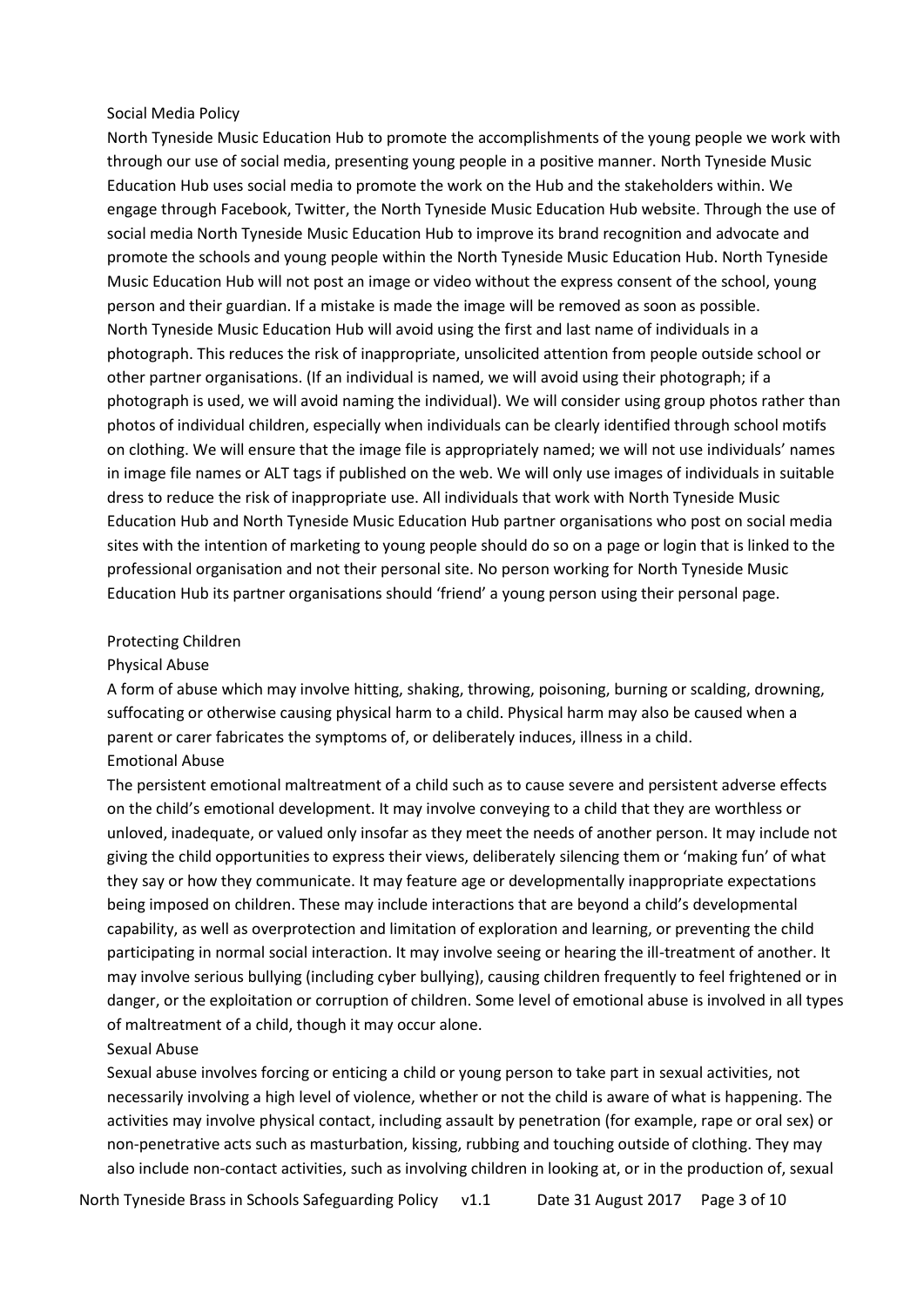images, watching sexual activities, encouraging children to behave in sexually inappropriate ways, or grooming a child in preparation for abuse (including via the internet). Sexual abuse is not solely perpetrated by adult males. Women can also commit acts of sexual abuse, as can other children. Neglect

The persistent failure to meet a child's basic physical and/or psychological needs, likely to result in the serious impairment of the child's health or development. Neglect may occur during pregnancy as a result of maternal substance abuse. Once a child is born, neglect may involve a parent or carer failing to: • provide adequate food, clothing and shelter (including exclusion from home or abandonment); • protect a child from physical and emotional harm or danger; • ensure adequate supervision (including the use of inadequate care-givers); or ensure access to appropriate medical care or treatment. It may also include neglect of, or unresponsiveness to, a child's basic emotional needs. It is accepted that in all forms of abuse there are elements of emotional abuse, and that some children are subjected to more than one form of abuse at any one time.

On-line bullying and abuse Using Social Networking Services and Social Media:

Promoting Safe and Responsible

- Bullying by peers and people they consider 'friends'
- Posting personal information that can identify and locate a child offline Sexual grooming, exploitation and abuse, contact with strangers
- Exposure to inappropriate and/or content
- Involvement in making or distributing illegal or inappropriate content Theft of personal information
- Exposure to racist or hate material Encouragement of violent behaviour, such as 'happy slapping'

 Glorifying activities such as drug taking or excessive drinking Physical harm to young people in making video content, such as enacting and imitating risk taking activities.  $\bullet$  Leaving and running away from home as a result of contact made online.

Other forms of harm Working Together to Safeguard Children guidance states that professionals should, in particular, be alert to the potential need for early help for children who:

- are disabled and have specific additional needs;
- have special educational needs;
- are young carers;
- are showing signs of engaging in anti-social or criminal behaviour;

 are in a family circumstance presenting challenges for the child, such as substance abuse, adult mental health, domestic violence; and/or

• are showing early signs of abuse and/or neglect.

It is important to be aware that many children and young people will exhibit some of these indicators at some time, and the presence of one or more should not be taken as proof that abuse is occurring. There may well be other reasons for changes in behaviour, such as a death or the birth of a new baby in the family, relationship problems between their parents/carers etc.

## Physical Abuse

Most children will collect cuts and bruises in their daily life. These are likely to be in places where there are bony parts of their body, like elbows, knees and shins. Some children, however, will have bruising which can almost only have been caused non-accidentally. An important indicator of physical abuse is where bruises or injuries are unexplained or the explanation does not fit the injury. A delay in seeking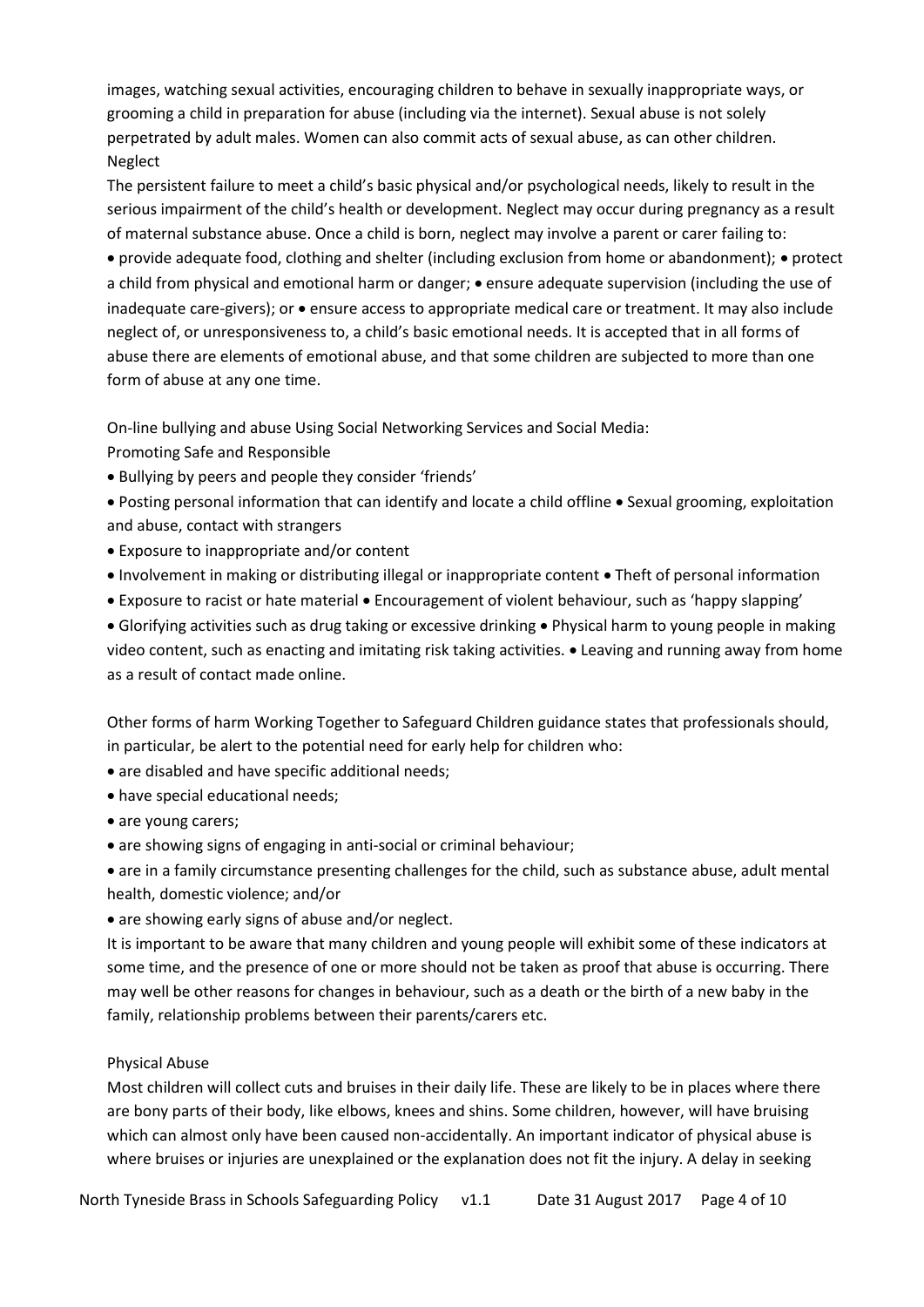medical treatment for a child when it is obviously necessary is also a cause for concern. Bruising may be more or less noticeable on children with different skin tones or from different racial groups and specialist advice may need to be taken.

Patterns of bruising that are suggestive of physical child abuse include:

• Bruising in children who are not independently mobile • Bruising in babies • Bruises that are seen away from bony prominences

- Bruises to the face, back, stomach, arms, buttocks, ears and hands
- Multiple bruises in clusters Multiple bruises of uniform shape
- Bruises that carry the imprint of an implement used, hand marks or fingertips

 Although bruising is the commonest injury in physical abuse, fatal non-accidental head injury and nonaccidental fractures can occur without bruising.

Other signs of abuse may include:

- Cigarette burns
- Adult bite marks
- Broken bones
- Scalds

Changes in behaviour which can also indicate physical abuse:

- Fear of parents being approached for an explanation
- Aggressive behaviour or severe temper outbursts
- Flinching when approached or touched
- Reluctance to get changed, for example wearing long sleeves in hot weather
- Depression
- Withdrawn behaviour
- Running away from home

#### Emotional Abuse

Emotional abuse can be difficult to measure, and often children who appear well cared for may be emotionally abused by being taunted, put down or belittled. They may receive little or no love, affection or attention from their parents or carers. Emotional abuse can also take the form of children not being allowed to mix/play with other children.

The physical signs of emotional abuse may include:

 A failure to thrive or grow, particularly if the child puts on weight in other circumstances, eg, in hospital or away from their parents' care

- Sudden speech disorders
- Developmental delay, either in terms of physical or emotional progress

Changes in behaviour which can also indicate emotional abuse include:

- Neurotic behaviour, eg, sulking, hair twisting, rocking
- Being unable to play
- Fear of making mistakes
- Self harm •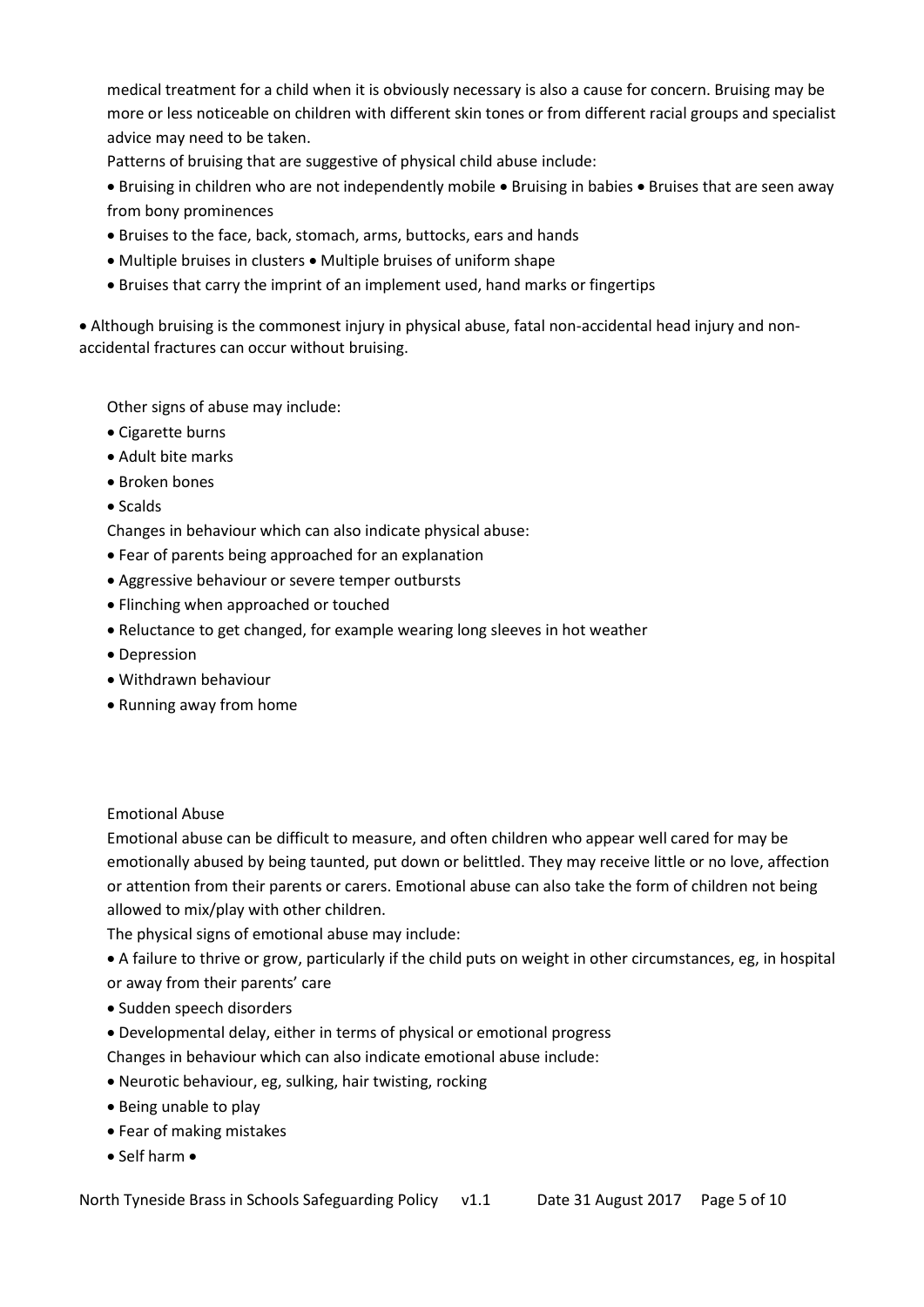Fear of parent being approached regarding their behaviour

## Sexual Abuse

Adults who use children to meet their own sexual needs abuse both girls and boys of all ages, including infants and toddlers. Usually, in cases of sexual abuse it is the child's behaviour which may cause you to become concerned, although physical signs can also be present. In all cases, children who talk about sexual abuse do so because they want it to stop. It is important, therefore, that they are listened to and taken seriously.

The physical signs of sexual abuse may include:

Pain or itching in the genital/anal areas

• Bruising or bleeding near genital/anal areas • Sexually transmitted diseases • Vaginal discharge or infection

- Stomach pains
- Discomfort when walking or sitting down
- Pregnancy

Changes in behaviour which can also indicate sexual abuse include:

- Sudden or unexplained changes in behaviour, eg, becoming aggressive or withdrawn
- Fear of being left with a specific person or group of people
- Having nightmares
- Running away from home
- Sexual knowledge which is beyond their age or developmental level
- Sexual drawings or language
- Bedwetting
- Eating problems such as overeating or anorexia
- Self harm or mutilation, sometimes leading to suicide attempts
- Saying they have secrets that they can't tell anyone about
- Substance or drug abuse
- Suddenly having unexplained sources of money
- Not allowed to have friends (particularly in adolescence)
- Acting in a sexually explicit way towards adults

## Neglect

Neglect can be a difficult form of abuse to recognise, yet has some of the most lasting and damaging effects on children.

The physical signs of neglect may include:

- Constant hunger, sometimes stealing food from other children
- Constantly dirty or smelly
- Loss of weight, or being constantly underweight
- Inappropriate dress for the conditions

Changes in behaviour which can also indicate neglect include:

- Complaining of being tired all the time
- Not requesting medical assistance and/or failing to attend appointments
- Having few friends
- Mentioning their being left alone or unsupervised

Potential Indicators of On-line grooming and sexual exploitation

North Tyneside Brass in Schools Safeguarding Policy v1.1 Date 31 August 2017 Page 6 of 10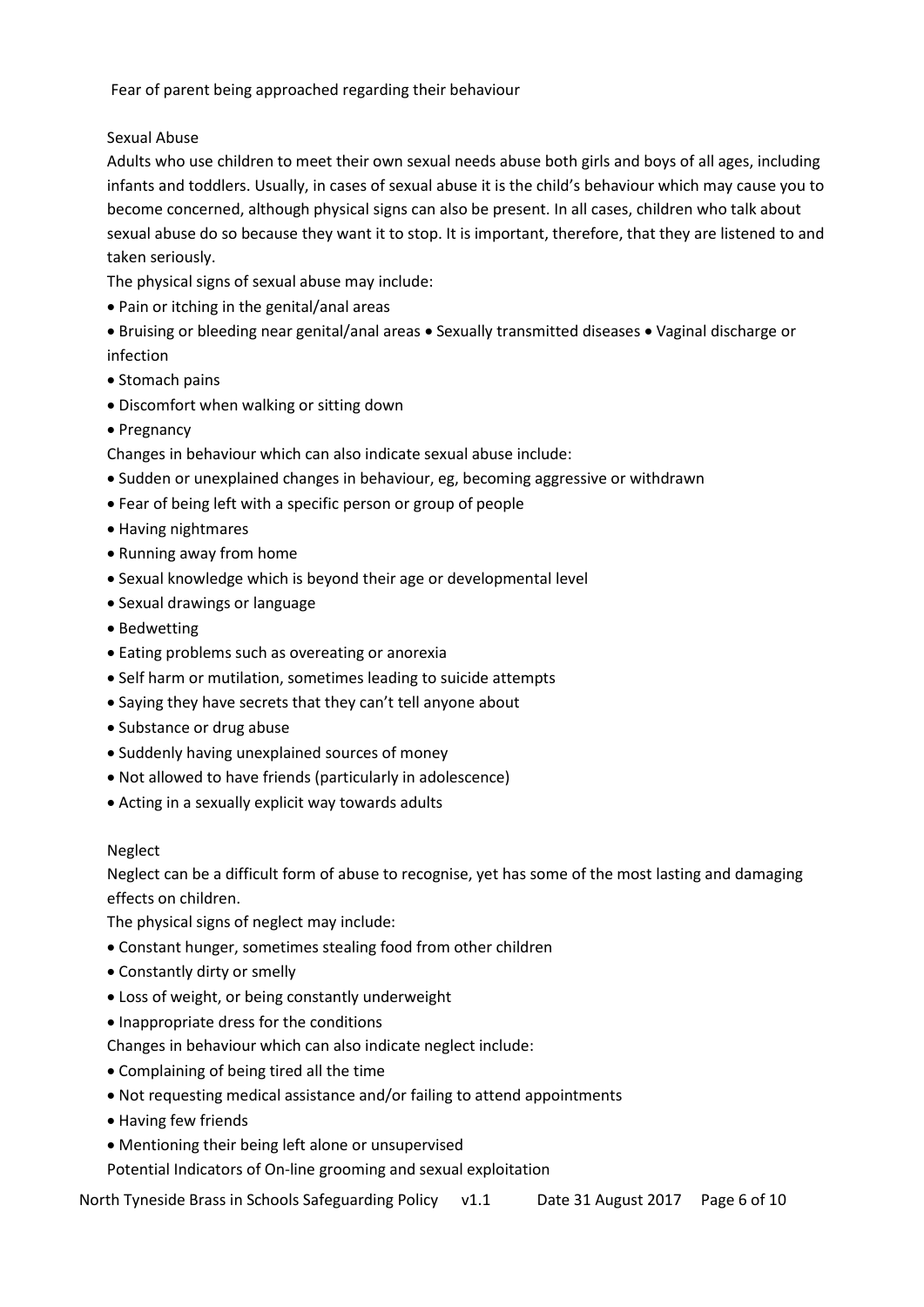Gathering personal details, such as age, name, address, mobile number, name of school and photographs

- Promising meetings with sports idols or celebrities that offer merchandise
- Offering cheap tickets to sporting or music events
- Offering material gifts including electronic games, music or software
- Paying young people to appear naked and perform sexual acts

 Bullying and intimidating behaviour, such as threating to expose the child by contacting their parents to inform them of their child's communications or postings on social networks and/or saying they know where the child lives, plays or goes to school

- Asking sexually themed questions, such as 'Do you have a boyfriend?' or 'Are you a virgin?'
- Asking to meet children and young people offline
- Sending sexually themed images to a child, depicting adult content or the abuse of children
- Masquerading as a minor or assuming a false identity on a social networking site to deceive a child

 Using school or hobby sites to gather information about a child's interests and dislikes. Most social networking sites set a child's webpage/profile to private to reduce the risk of personal information being shared in a public area of the site.

How abuse might come to a worker's attention As well as the possible signs and indicators listed above, abuse may come to your attention via a disclosure from the child concerned, via another child or young person, or via a member of staff or concerned adult. For guidance on how to respond to disclosure of possible abuse please refer to section 7 of this document and the Code of Conduct document issued to all North Tyneside Music Education Hub, project management team, musicians, volunteers and Trustees.

#### Responding to signs or suspicions of abuse

It is important that everyone in the organisation is aware that the person who first encounters a case of alleged or suspected abuse is not responsible for deciding whether or not abuse has occurred. That is a task for the professional child protection agencies following a referral to them of concern about a child. Reporting allegations or suspicions of abuse

Any concerns that North Tyneside Music Education Hub tutors or delivery partners have about a child should be reported as soon as possible to North Tyneside Music Education Hub designated safeguarding officer .......................... the absence of the designated safeguarding officer concerns should be reported to NORTH TYNESIDE MUSIC EDUCATION HUB's Lead Julie Dorr on.................. Should the concerns involve both the designated safeguarding officer and the Director, the report should be made directly to the Local Authority Designated Officer who is contactable through the Front Door. Suspicions must not be discussed with anyone other than those nominated above. A written record of any concerns must be made as soon as possible using the North Tyneside Music Education Hub Child Protection Procedures Record of Concerns Form This written record will be updated through any resulting investigation, with a detailed chronology of events and the contact details for the lead person in the relevant agencies (social care, police etc.) North Tyneside Music Education Hub Director & Trustees will support the designated safeguarding officer in their role, and accept that any information they may have in their possession will be shared in a strictly limited way on a need to know basis The role of the designated safeguarding officer and Director is to collate and clarify the precise details of the allegation or suspicion and pass this information on to the relevant Social Services Department. It is Social Services' role to investigate the matter

#### Referring the concerns to the relevant agencies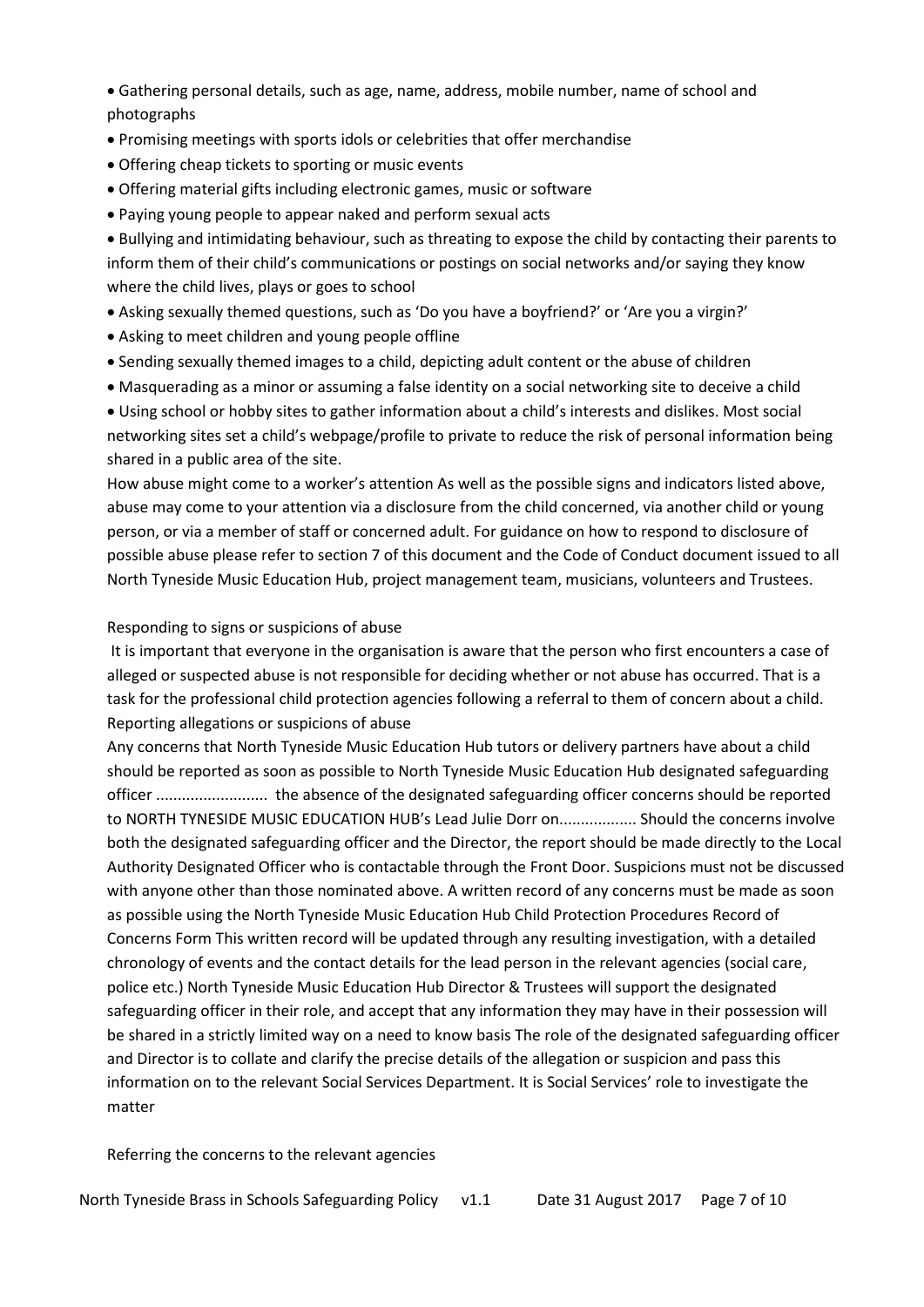The designated safeguarding officer making the referral to Children's Social Care will clearly identify themselves, their agency and give details of where they can be contacted Provide as much basic information as possible including the name of the child, the age and date of birth of the child, ethnicity, religion, any specific communication needs, any disability issues, the parents/carers names, the child's current address and any known previous addresses State what has prompted the concerns, including details of any specific incidents or disclosure by the child State any physical, behavioural or indirect signs which support the concern and suggest that the child is at risk of, or suffering significant harm Give details of any conversations with the child relating to the concern Give details of any contact and conversations with the child's parents/carers relating to the concern Give details of any contact and conversations with the alleged abuser Give details of any other agencies or individuals consulted in relation to the concern Ensure that an accurate and detailed record is made of the concern and the referral using the North Tyneside Music Education Hub Child Protection Procedures Record of Concerns Form Follow up the referral in writing to the Children's Social Care Unit within 48 hours Maintain the record of the concern with information on the development of the investigation and ultimate outcome Contact Details North Tyneside Music Education Hub Designated Safeguarding Officer .......... North Tyneside Music Education Hub ............... Child Protection Helpline

It is the responsibility of the Safeguarding Officer to contact the relevant agencies within the local authority district where the suspected or alleged abuse took place and to liaise with them throughout any ongoing investigations. Child abuse can and does occur outside the family setting. Although it is a sensitive and difficult issue, child abuse has occurred within institutions and may occur within other settings. Recent inquiries indicate that abuse that takes place within a public setting is rarely a one-off event. It is crucial that those involved in North Tyneside Music Education Hub activities are aware of this possibility and that all allegations are taken seriously and appropriate action is taken. It is important that any concerns for the welfare of the child arising from abuse or harassment by a member of staff or volunteer is reported immediately.

## Support for the Reporter of suspected abuse

It is acknowledged that feelings generated by the discover that a member of staff, a project management team member, a musician, a voluntary committee member or Trustee is, or may be, abusing a child, will raise concerns amongst other staff and volunteers. This includes the difficulties inherent in reporting such matters. North Tyneside Music Education Hub will fully support and protect anyone who, in good faith and without malicious intent, reports his or her concern about a colleague's practice or the possibility that a child may be being abused.

## Types of investigation

Where there is a complaint of abuse against a member of staff, a project management team member, a musician, a voluntary committee member or Trustee, there may be up to three strands in the consideration of an allegation:

- A police investigation of a possible criminal offence
- Enquiries and assessment by children's social care about whether a child is in need of protection or in need of services
- Consideration by an employer of disciplinary action in respect of the individual Civil proceedings may also be initiated by the person/family of the person who alleged the abuse. The results of the police and social services investigation may well influence the internal North Tyneside Music Education Hub disciplinary investigation.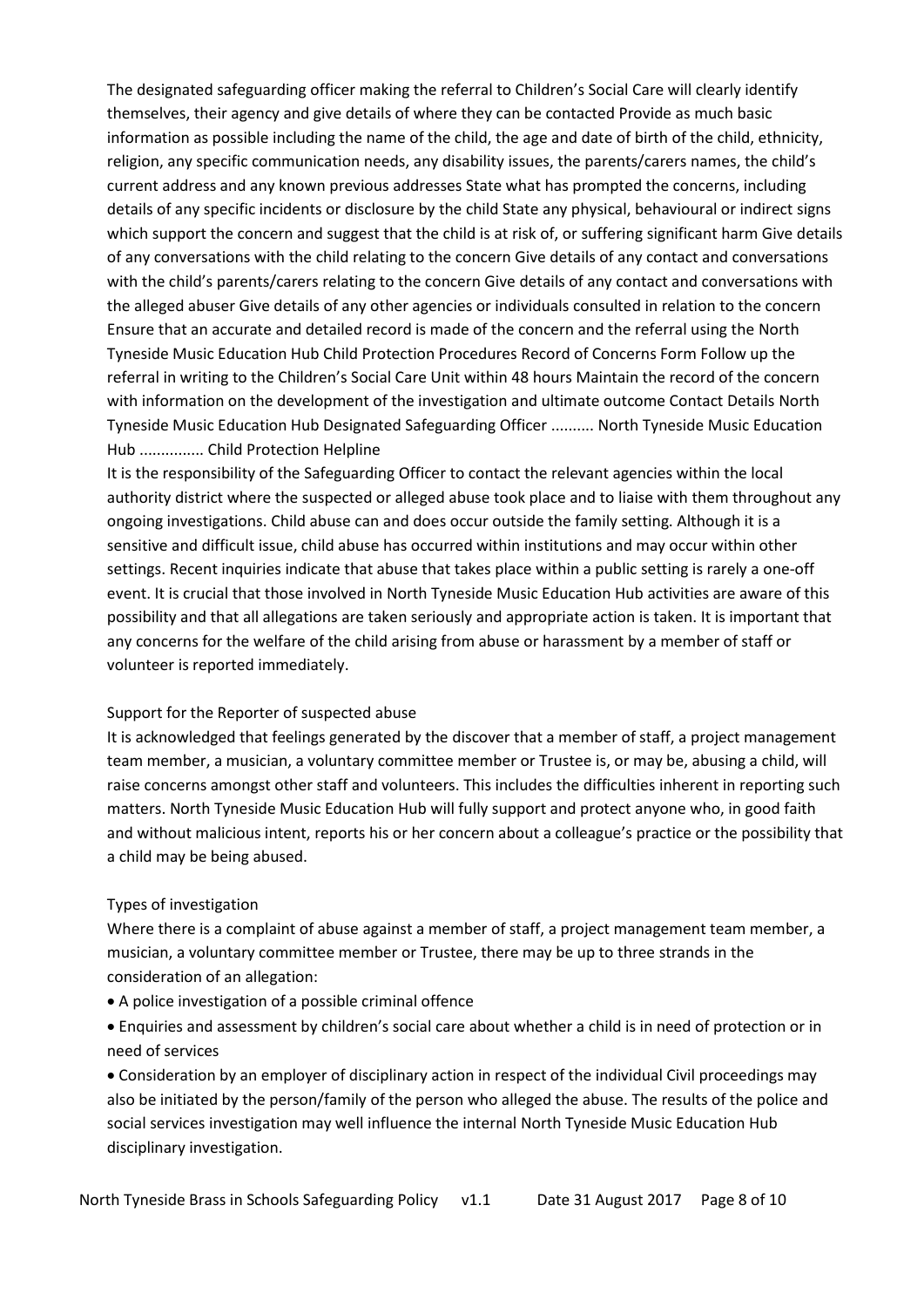#### Action

If there are concerns the following action will be taken if there are genuine concerns about a member of staff or volunteer's behaviour:

Poor Practice

 If, following consideration, the allegation is clearly about poor practice, the Safeguarding Officer and Hub Lead will deal with it as a misconduct issue.

 If the allegation is about poor practice by the Safeguarding Officer or Hub Lead, or the matter has been handled inadequately and the concerns remain, it should be referred to North Tyneside Council. They will decide how to deal with the allegation and whether or not to initiate disciplinary proceedings.

### Suspected Abuse

 Any suspicion that a child has been abused by either a member of staff, a project management team member, a musician, a volunteer or Trustee should be reported to the Safeguarding Officer at the earliest opportunity

 The Safeguarding Officer will refer the allegation to the social services department of the relevant local authority who may involve the police, or will go directly to the police if the allegation is made out-ofhours

 The parents or carers of the child will be contacted as soon as possible following advice from the social services department

 If the Safeguarding Officer is the subject of the suspicion/allegation, the report must be made directly to the Hub Lead who is then responsible for taking the action outlined above Confidentiality The legal principle that the welfare of the child is paramount means that the considerations of confidentiality which might apply to other situations in the organisation should not be allowed to override the right of children to be protected from harm. However, every effort should be made to ensure that confidentiality is maintained for all concerned when an allegation has been made and is being investigated. Information will be handled and disseminated on a need to know basis only. This includes the following people:

The Safeguarding Officer

- The Hub Lead
- The parents or carers of the person who is alleged to have been abused
- The person making the allegation
- Social Services and/or police

 The alleged abuser (and parents if the alleged abuser is a child) 20 Information will be stored in a secure place with limited access to designated people in line with data protection laws (e.g. that information is accurate, regularly updated, relevant and secure).

## Internal Enquiries and Suspension

North Tyneside Music Education Hub will make an immediate decision about whether any individual accused of abuse should be temporarily suspended from delivering North Tyneside Music Education Hub work or acting as a volunteer or Trustee of the organisation pending further police and social services inquiries. Irrespective of these findings, North Tyneside Music Education Hub will assess all individual cases under the appropriate misconduct/disciplinary procedure to decide whether a member of staff or project management team member, a musician, a volunteer or Trustee can be reinstated and how this can be sensitively handled with other staff and volunteers. This may be a difficult decision; particularly where there is insufficient evidence to uphold any action by the police. In such cases North Tyneside Music Education Hub will reach a decision based on the available information that could suggest, on